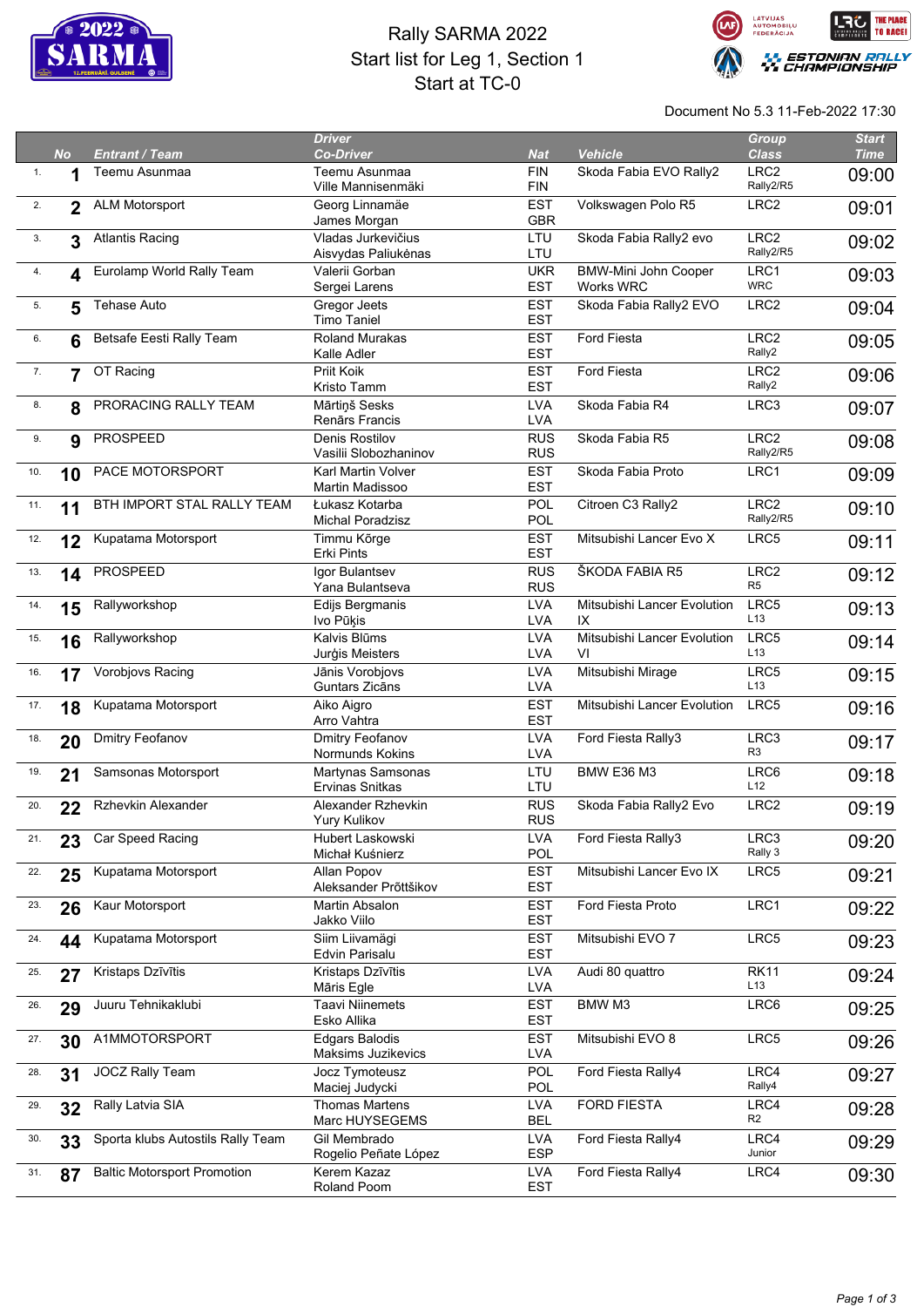

## Rally SARMA 2022 Start list for Leg 1, Section 1 Start at TC-0



Document No 5.3 11-Feb-2022 17:30

|     |           |                          | <b>Driver</b>           |            |                             | <b>Group</b>     | <b>Start</b> |
|-----|-----------|--------------------------|-------------------------|------------|-----------------------------|------------------|--------------|
|     | <b>No</b> | <b>Entrant / Team</b>    | <b>Co-Driver</b>        | <b>Nat</b> | <b>Vehicle</b>              | <b>Class</b>     | <b>Time</b>  |
| 32. | 34        | CRC Rally Team           | Karl Johannes Visnapuu  | <b>EST</b> | Ford Fiesta Rally 4         | LRC4             | 09:32        |
|     |           |                          | Rait Jansen             | <b>EST</b> |                             |                  |              |
| 33. | 35        | <b>BTR Racing</b>        | Pranko Kõrgesaar        | <b>EST</b> | Ford Fiesta Rally4          | LRC4             | 09:33        |
|     |           |                          | Marcel David Tõeleid    | <b>EST</b> |                             |                  |              |
| 34. |           | <b>CKR Estonia</b>       | <b>Patrick Enok</b>     | <b>EST</b> | Ford Fiesta Rally4          | LRC4             |              |
|     | 36        |                          | Rauno Rohtmets          | <b>EST</b> |                             | Rally4           | 09:34        |
|     |           |                          |                         |            |                             | LRC4             |              |
| 35. | 37        | <b>CKR Estonia</b>       | Joosep Ralf Nõgene      | <b>EST</b> | Ford Fiesta Rally4          | LRC4             | 09:35        |
|     |           |                          | Ken Järveoja            | <b>EST</b> |                             |                  |              |
| 36. | 38        | <b>ALM Motorsport</b>    | Karl-Markus Sei         | <b>EST</b> | Peugeot 208 Rally4          | LRC4             | 09:36        |
|     |           |                          | <b>Martin Leotoots</b>  | <b>EST</b> |                             |                  |              |
| 37. | 39        | <b>CKR Estonia</b>       | Jaspar Vaher            | <b>EST</b> | <b>Ford Fiesta</b>          | LRC4             | 09:37        |
|     |           |                          | Marti Halling           | <b>EST</b> |                             |                  |              |
| 38. | 40        | <b>CKR Estonia</b>       | Oskar Männamets         | <b>EST</b> | Citroen C2 R2 MAX           | LRC7             | 09:38        |
|     |           |                          | <b>Holger Enok</b>      | <b>EST</b> |                             |                  |              |
| 39. |           | Tikkri Motorsport        | Joonas Palmisto         | <b>EST</b> | <b>VW Golf</b>              | LRC7             |              |
|     | 41        |                          | Jan Nõlvak              | <b>EST</b> |                             |                  | 09:39        |
|     |           |                          |                         |            |                             |                  |              |
| 40. | 42        | <b>Tiits Racing Team</b> | Mark-Egert Tiits        | <b>EST</b> | Vw Golf 2                   | LRC7             | 09:40        |
|     |           |                          | Sander Pruul            | <b>EST</b> |                             |                  |              |
| 41. | 91        | Robert Kikkatalo         | Robert Kikkatalo        | <b>EST</b> | Opel Astra                  | LRC7             | 09:41        |
|     |           |                          | Robin Mark              | <b>EST</b> |                             |                  |              |
| 42. | 76        | Murakas Racing           | Keiro Orgus             | <b>EST</b> | Honda Civic Type-R          | LRC7             | 09:42        |
|     |           |                          | Evelin Mitendorf        | <b>EST</b> |                             |                  |              |
| 43. | 45        | A1M MOTORSPORT           | Ronald Jürgenson        | <b>EST</b> | Honda civic type r          | LRC7             | 09:43        |
|     |           |                          | Marko Kaasik            | <b>EST</b> |                             |                  |              |
| 44. |           | Guntis Lielkājis         | Guntis Lielkājis        | <b>LVA</b> | Mitsubishi Lancer Evo X     | LRC3             |              |
|     | 46        |                          | <b>Vilnis Mikelsons</b> | <b>LVA</b> |                             |                  | 09:44        |
|     |           |                          |                         |            |                             |                  |              |
| 45. | 47        | Ainārs Šusts             | Ainārs Šusts            | <b>LVA</b> | Ford Fiesta                 | LRC3             | 09:45        |
|     |           |                          | Jānis Stepanovs         | <b>LVA</b> |                             | Rally 3          |              |
| 46. | 48        | G.M. Racing SK           | Vaiko Samm              | <b>EST</b> | Subaru Impreza WRX STI      | LRC5             | 09:46        |
|     |           |                          | Kaimar Taal             | <b>EST</b> |                             |                  |              |
| 47. | 49        | Jānis Sala               | Jānis Sala              | <b>LVA</b> | Audi 90 quattro             | <b>RK11</b>      | 09:47        |
|     |           |                          | Jānis Bruzinskis        | <b>LVA</b> |                             | L <sub>13</sub>  |              |
| 48. | 50        | <b>Mikus Grantins</b>    | <b>Mikus Grantins</b>   | <b>LVA</b> | Mitsubishi EVO VII          | LRC5             | 09:48        |
|     |           |                          | Janis Strazdins         | <b>LVA</b> |                             | L13              |              |
| 49. |           | Murakas Racing           | Raigo Uusjärv           | <b>EST</b> | Mitsubishi Lancer Evolution | LRC <sub>5</sub> |              |
|     | 51        |                          | Rainis Nagel            | <b>EST</b> |                             |                  | 09:49        |
|     |           |                          |                         |            |                             |                  |              |
| 50. | 52        | Märjamaa Rally Team      | Tarmo Silt              | <b>EST</b> | <b>BMW 320</b>              | LRC6             | 09:50        |
|     |           |                          | Raido Loel              | <b>EST</b> |                             |                  |              |
| 51. | 53        | <b>BTR Racing</b>        | Argo Kuutok             | <b>EST</b> | BMW M3                      | LRC6             | 09:51        |
|     |           |                          | Ott Mesikäpp            | <b>EST</b> |                             | L13              |              |
| 52. | 54        | Jānis Liepa              | Jānis Liepa             | <b>LVA</b> | Mitsubishi Lancer EVO IX    | LRC5             | 09:52        |
|     |           |                          | Mārcis Dzenis           | <b>LVA</b> |                             |                  |              |
| 53. | 55        | <b>MS Racing</b>         | Janek Vallask           | <b>EST</b> | Subaru Impreza              | LRC5             | 09:53        |
|     |           |                          | Mikk-Sander Laubert     | <b>EST</b> |                             |                  |              |
| 54. | 56        | VŠĮ MV sportas           | Vilmantas Padegimas     | LTU        | Mitsubishi Lancer EVO IV    | <b>RK11</b>      |              |
|     |           |                          | Tomas Zamara            | LTU        |                             | L <sub>13</sub>  | 09:54        |
|     |           |                          |                         |            |                             |                  |              |
| 55. | 84        | Matīss Mežaks            | Matīss Mežaks           | <b>LVA</b> | <b>BMW 325</b>              | <b>RK11</b>      | 09:55        |
|     |           |                          | Miķelis Mežaks          | <b>LVA</b> |                             |                  |              |
| 56. | 57        | Rallyworkshop            | Alvis Fjodorovs         | <b>LVA</b> | Subaru Impreza 22B          | <b>RK11</b>      | 09:56        |
|     |           |                          | <b>Uldis Fjodorovs</b>  | <b>LVA</b> |                             | L <sub>13</sub>  |              |
| 57. | 58        | <b>Uldis Lepiksons</b>   | <b>Uldis Lepiksons</b>  | <b>LVA</b> | Ford Puma                   | LRC7             | 09:57        |
|     |           |                          | Ainars Šteinbergs       | <b>LVA</b> |                             | L10              |              |
| 58. | 59        | <b>VRR Autosports</b>    | <b>Ralfs Sirmacis</b>   | <b>LVA</b> | Renault Clio                | LRC7             | 09:58        |
|     |           |                          | Jānis Sokolovs          | <b>LVA</b> |                             | L10              |              |
| 59. |           | Kupatama Motorsport      | Klim Baikov             | <b>RUS</b> | VAZ 2105                    | LRC7             |              |
|     | 60        |                          | <b>Victor Pozern</b>    | <b>RUS</b> |                             |                  | 09:59        |
|     |           |                          |                         |            |                             |                  |              |
| 60. | 61        | Artis Ceriņš             | Ivo Kilpis              | <b>LVA</b> | <b>TOYOTA COROLLA</b>       | LRC7<br>E9       | 10:00        |
|     |           |                          | Artis Ceriņš            | <b>LVA</b> |                             |                  |              |
| 61. | 62        | Kaur Motorsport          | Karel Tölp              | <b>EST</b> | Ford Fiesta R2              | LRC7             | 10:01        |
|     |           |                          | Sander Siniorg          | <b>EST</b> |                             | L9               |              |
| 62. | 63        | Alexander Zaitsev        | Alexander Zaitsev       | <b>RUS</b> | Peugeot 208                 | LRC7             | 10:02        |
|     |           |                          | Evgeny Sapunov          | <b>RUS</b> |                             |                  |              |